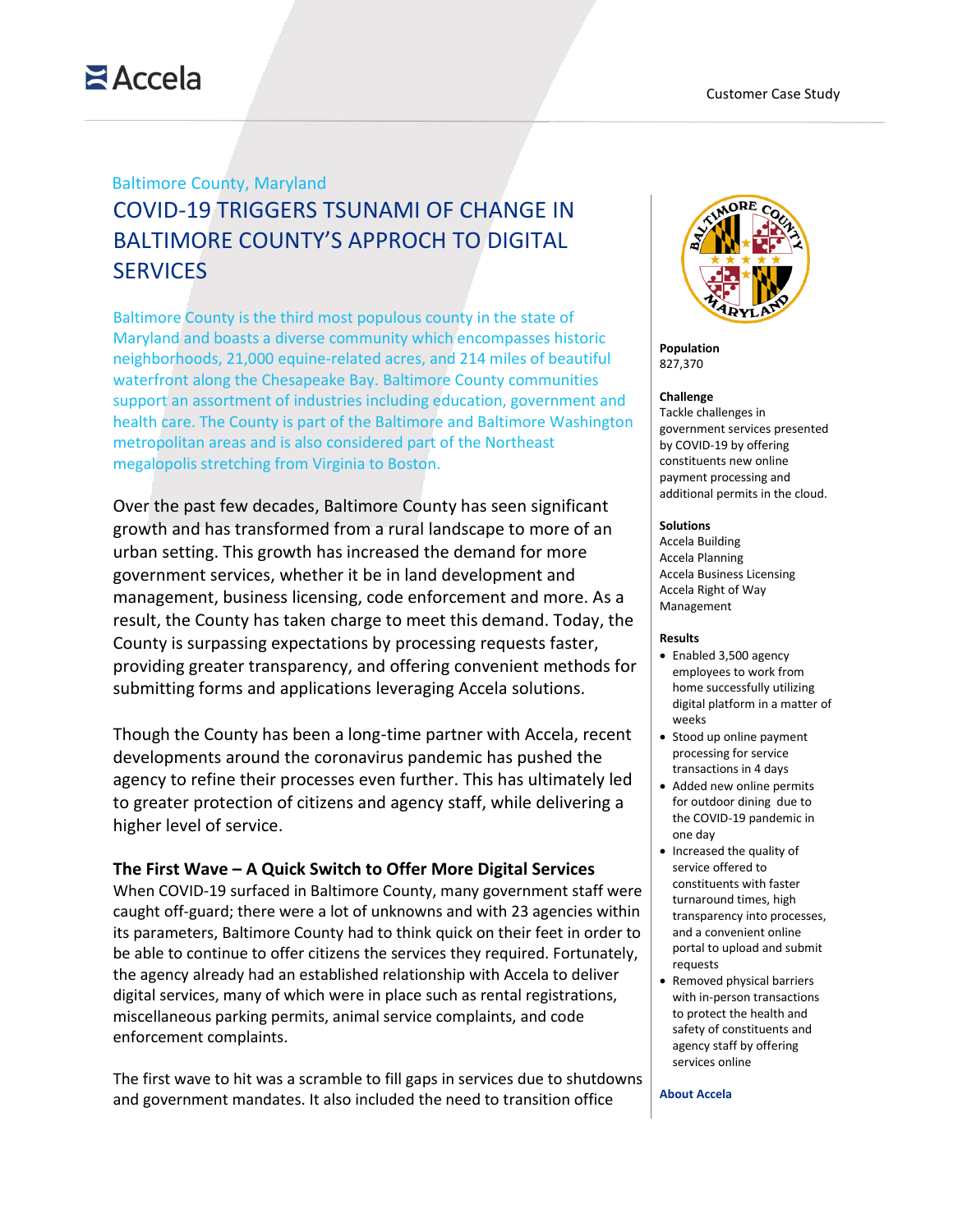# $Accela$

employees to productive at-home personnel. The agency quickly worked to identify top priorities to help the County continue to do business. One top priority: they needed online payment processing for incoming requests. The agency was already accepting online payments for a few of their permits and licenses using a PayPal adapter into the Accela system, so why not expand to include online payments for other additional services?

As a result, the County quickly stood up an Accela online payments module in four days in which constituents could easily select the type of payment they want to make and provide their reference record or permit number they're paying for and the amount they want to pay. This had an immediate impact on the County's goal to continue to deliver a high quality of service even through difficult circumstances presented by COVID-19.

• In the words of Eric Tenney, Business Applications Manager for the County, "It was a big win for us to be able to implement this online payment module very quickly. I mean, we basically had it up in a matter of a week. And it continues to be huge. Now we're looking to add code enforcement payments. And we just had an inquiry about Fire applications. It's very, very simple, but it serves a good purpose and it helps eliminate the need for constituents to actually have to come into the County, and risk themselves and their health." The County is now processing anywhere from 100 to 500 transactions a day online.

## **The Second Wave – Adapting to New Norms and Adding Additional Cloud Services**

The second wave came once the County realized additional public requests and services that needed to be moved online.

Rob O'Connor, Director Office of Information and Technology for Baltimore County recalled the experience, "Like our counterparts throughout the country and across the world, we have been on the frontlines of local government response to the COVID-19 pandemic. On March 13<sup>th</sup>, we had 200 people working from home that day. Within three weeks, we had 3,500 employees working from home successfully, but it didn't stop there. I call this the tsunami, the first wave that came through. The next wave that came through was when agencies identified public needs and services that had to continue but couldn't get done in-person anymore. Nearly overnight we saw an exponential influx of emergency requests to put critical processes online. Having the tools in our toolkit and having the enterprise system in place made it easy to look at the business requirements and build something that is right out of the box to meet agency needs in less than 4 days was huge. We were glad to see that our expert teams, our end users, and our constituents all agreed that this process was simple and it allowed us to move faster than many other jurisdictions."

### Customer Case Study

Accela provides market-leading solutions that empower state and local governments to build thriving communities, grow businesses and protect citizens. Powered by Microsoft Azure, Accela's open and flexible technology helps agencies address specific needs today, while ensuring they are prepared for any emerging or complex challenges in the future. Accela is headquartered in San Ramon, California, with additional offices around the world.

#### **Learn more**

Visit [www.accela.com](http://www.accela.com/) or call us at (888) 722-2352.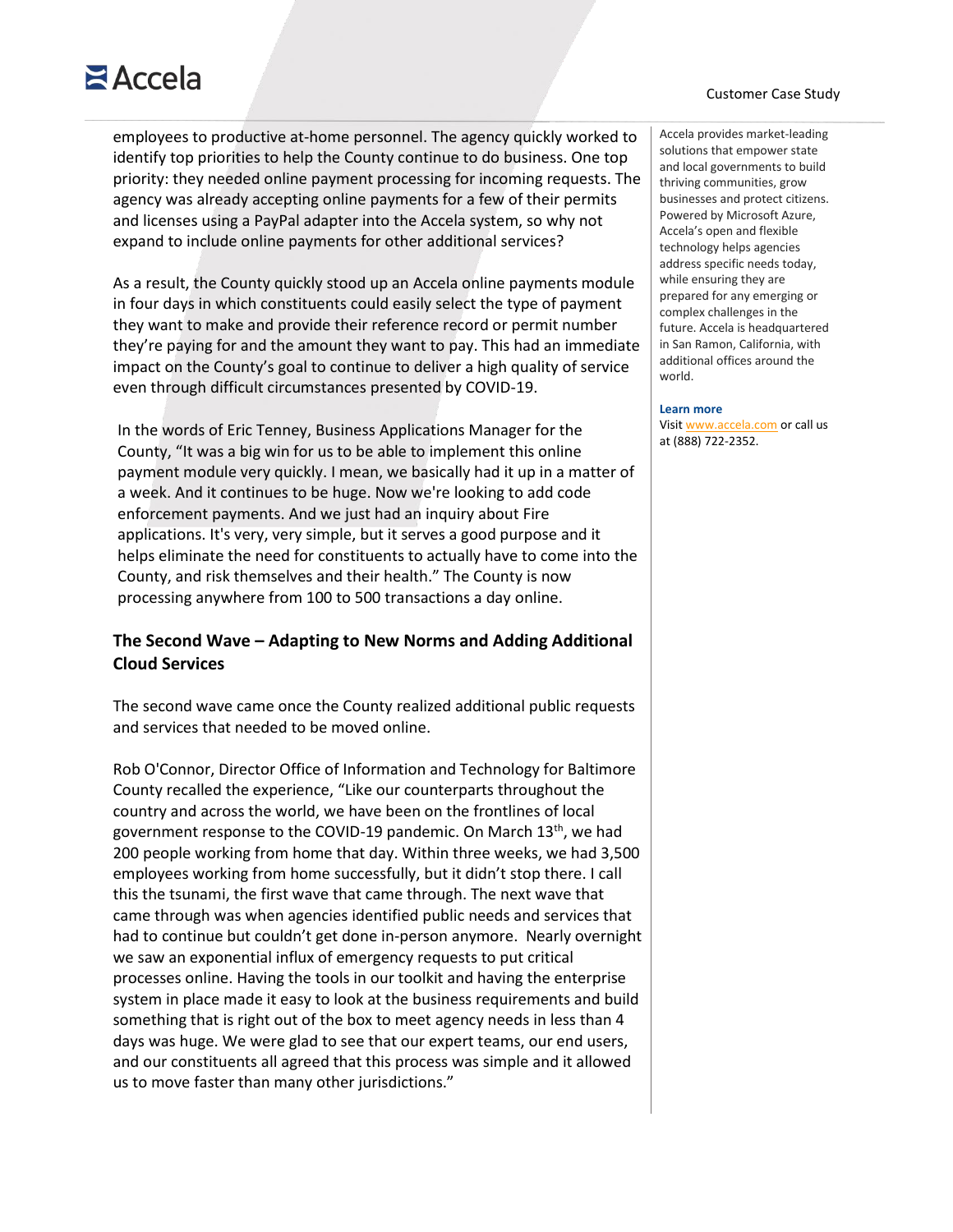As additional services that required a push to the cloud came to light, Baltimore County was and is now able to scale and adapt to incoming requests. One such request came as an evolution to the COVID-19 virus itself.

### **COVID-19 Requires New Permit Types for Outdoor Dining**

As restrictions fell on the County, public services came to a halt for many industries. Now businesses had to adapt to new norms. Restaurants and dining were one of the hardest hit industries. When the Maryland initially ordered the closure on indoor dining, eating establishments were only able to operate for carryout or delivery. When the state began to ease restrictions, restaurants started to be able to offer outdoor dining. Now tables had to be spaced to allow for social distancing and a regiment of rules were put into action. All of a sudden, the County was faced with a whole new set of challenges – how to regulate all of these new protocols? That's when the agency leveraged Accela to start offering outdoor dining permits through the online portal. And they made an online checklist available with the CDC and restaurant association guidelines with instructions on what to do.

Being able to access and submit documentation online has made all the difference according to Mike Mohler, Chief Administrator Liquor Board for Baltimore County. He states, "The feedback has been tremendous because there are a number of documents that people have to submit to the agency. Depending on how much a restaurant wants to expand outside with a temporary use permit, it involves site plans, letter approvals from property owners, and the application itself. There are a number of documents that need to be sent to us, and quite honestly, I don't recall getting 2 or 3 phone calls of 'I can't'. It has been very manageable for the everyday person."

### **COVID-19 Jumping Point For Government to Move to Digital**

Today, a new bar has been set for government. COVID-19 has been an inflection point in which digital services have become a must and not something on a wish list. By removing physical barriers, Baltimore County is protecting both agency staff along with the citizens they serve, while offering better services to constituents. Citizens can now access government services when and where they want with complete transparency into processes. Plus, agency staff can work from the safety of their homes in strenuous circumstances like those presented by this infectious disease.